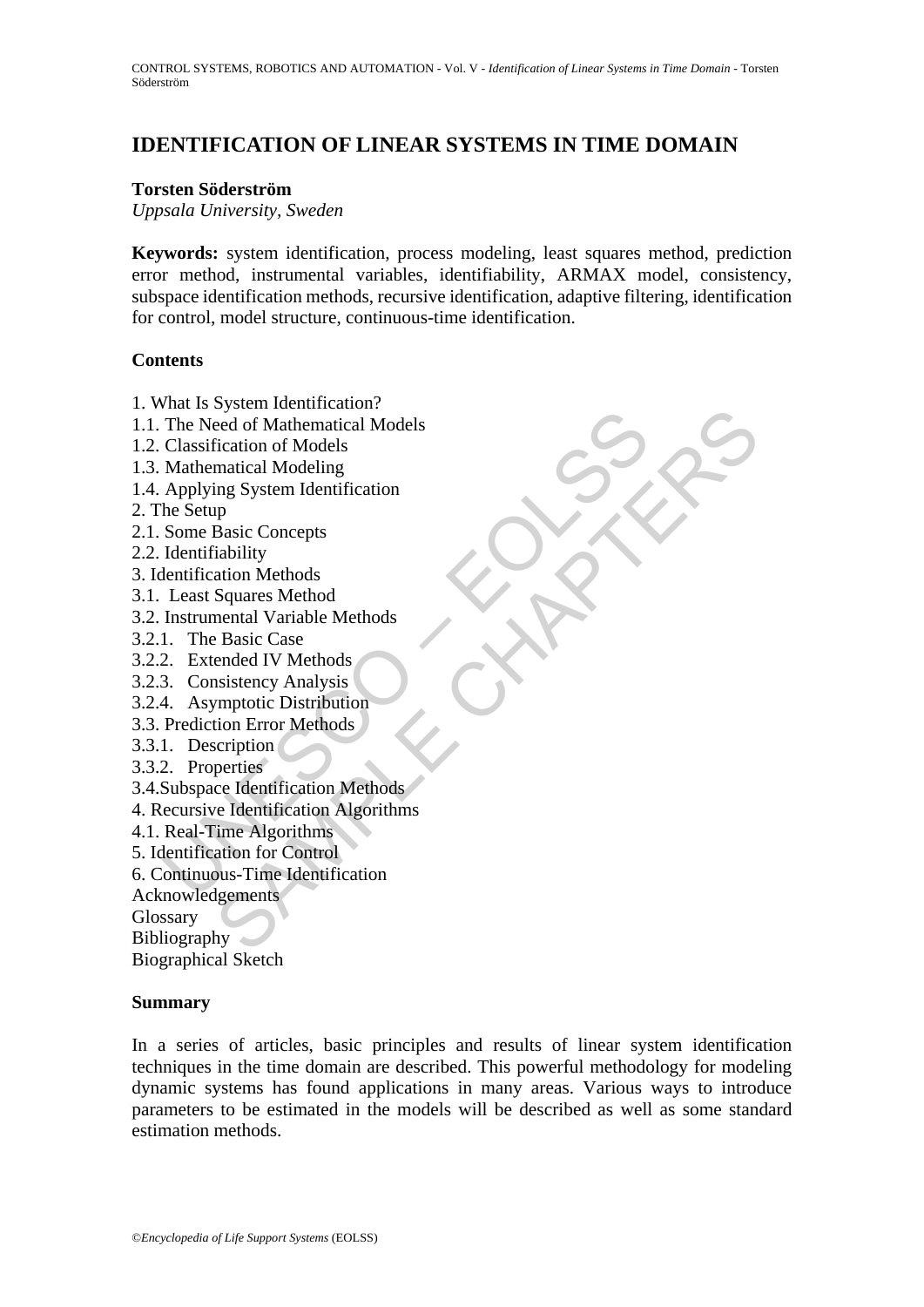# **1. What Is System Identification?**

The field of modeling dynamic systems from experimental data is called *system identification*. This is an interdisciplinary area where major developments have been carried out in control theory, signal processing, statistics and time series analysis, as well as in various application areas.

A dynamic system can be conceptually described as in Figure 1. The system is controlled by input variables  $u(t)$ , which often can be designed by the user. It is also affected by the disturbances  $v(t)$ . In some signal processing applications, the inputs may be absent. The output signals are measured variables, which provide useful information about the system. For a *dynamic* system, the control action at time *t* will influence the output at future time instants.

#### **1.5. The Need of Mathematical Models**

Mathematical models of dynamic systems are needed in many areas and for various reasons.

The Need of Mathematical Models<br>
hematical models of dynamic systems are needed in many are<br>
ons.<br>
The area many industrial processes, for example production of pa<br>
mical compounds that must be controlled in order to run There are many industrial processes, for example production of paper, iron, glass or chemical compounds that must be controlled in order to run safely and efficiently. For an accurate regulator design, some type of model of the process is needed. The models can be of various types and of various degrees of sophistication. For design of a simple regulator, it may be sufficient to know the crossover frequency and the phase margin in a Bode plot (showing the frequency response). In other cases, such as the design of an optimal controller, the designer will need a much more detailed model, which also includes the properties of the disturbances.



Figure 1: A dynamic system with input  $u(t)$ , output  $v(t)$  and disturbance  $v(t)$ , where t denotes time.

*Signal processing* is nowadays applied in many areas such as forecasting, data communication, speech processing, radar, sonar and electrocardiogram analysis. The recorded data are filtered in some way and a good design of the filter should reflect the properties (such as high-pass characteristics, low-pass characteristics, existence of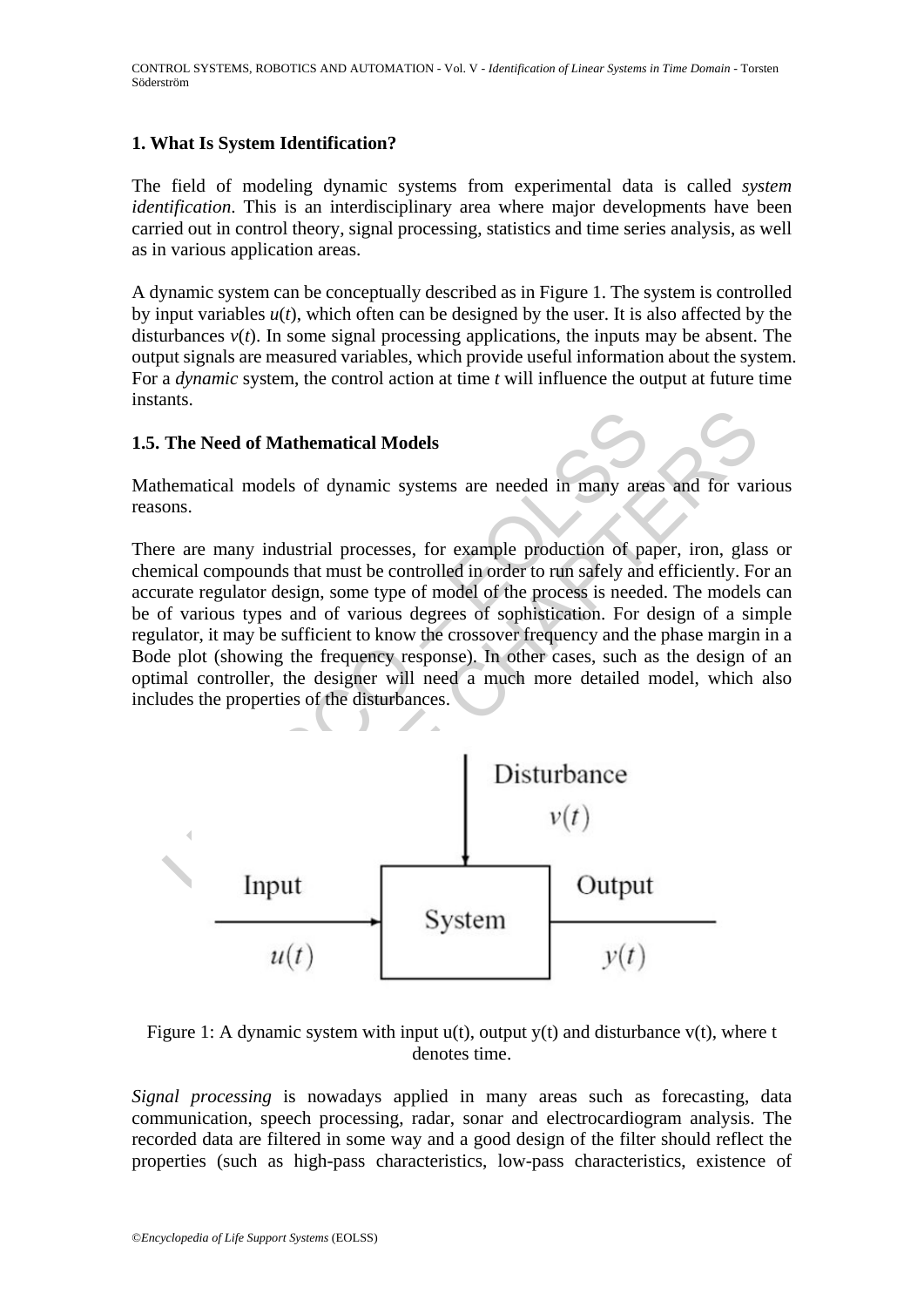resonance frequencies, etc) of the signal. To describe such spectral properties, a model of the signal is needed.

Often the primary aim of modeling is to aid in design. In other cases, the *knowledge* of a model can itself be the purpose, as for example when describing the effect of a drug. If the models can explain measured data satisfactorily, they might also be used to explain and understand the observed phenomena.

In a more general sense, modeling is used in many branches of science as an aid to describe and understand reality.

It may also be interesting to model a technical system that does not exist, but may be constructed at some time in the future. In addition, in such a case, the purpose of modeling is to *gain insight* into and knowledge of the dynamic behavior of the system.

An example is a large space structure, where the dynamic behavior cannot be deduced by studying structures on earth, because of gravitation and atmospheric effects. Needless to say, for examples like this, the modeling must be based on theory and *a priori* knowledge, since experimental data are not available.

# **1.6. Classification of Models**

Models of dynamic systems can be of many kinds.

- *Mental*, *intuitive or verbal models*. For example, this is the form of "model" used when driving a car ("turning the wheel causes the car to turn", "pushing the brake decreases the speed", etc).
- *Graphs and tables*. A Bode plot of a servo system is a typical example of a model in a graphical form. The step response, i.e. the output of a process excited with a step as input, is another type of model in graphical form. Such models can give useful information about the dynamic properties of a process.
- *sain insight* into and knowledge of the dynamic behavior of the example is a large space structure, where the dynamic behavior car (in examples like this, the modeling must be based on theory and *a* experimental data are *A* straight into and knowledge of the dynamic behavior of the system.<br>
E is a large space structure, where the dynamic behavior of the system.<br>
Figure is a large space structure, where the dynamic behavior cannot be deduc • *Mathematical models*. Although graphs may also be regarded as "mathematical" models, here mathematical models are confined to differential and difference equations. Such models are very well suited to the analysis, prediction and design of dynamic systems, regulators and filters. This type of model is predominantly used in system identification.

It should be stressed that although speaking generally about systems with inputs and outputs, the discussion here is to a large extent applicable also to pure time series analysis with only one signal being available.

Signal models for time series can be useful in the design of spectral estimators, predictors or filters that adapt to the signal properties.

# **1.7. Mathematical Modeling**

Basically, there are two ways of constructing mathematical models: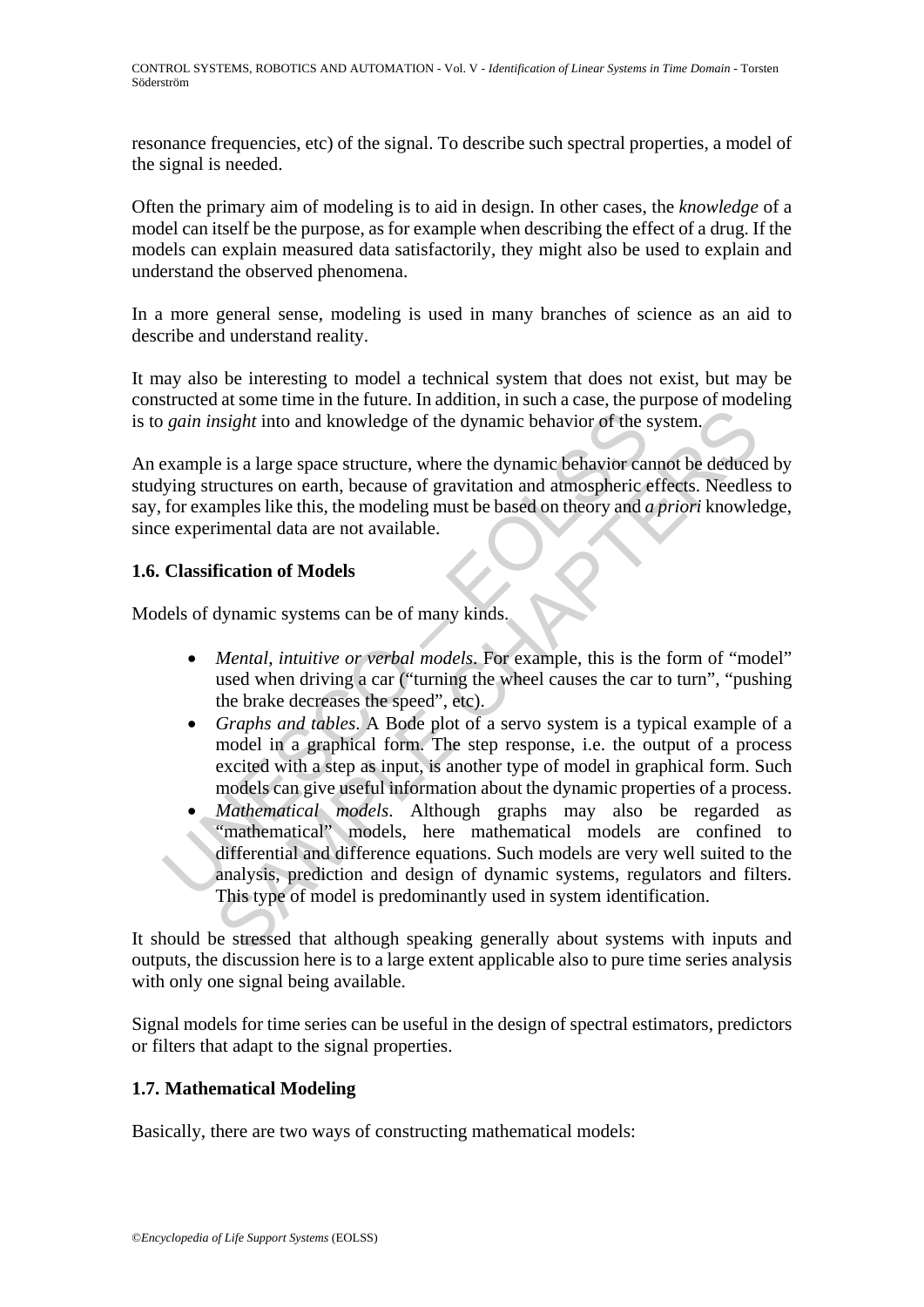- *Mathematical modeling*. This is an analytic approach. Basic laws from physics (such as Newton's laws and balance equations) are used to describe the dynamic behavior of a phenomenon or a process.
- *System identification*. This is an experimental approach. Some experiments are performed on the system; a model is then fitted to the recorded data by assigning suitable numerical values to its parameters.

System identification is mostly applied to "black box" models. However, it is also possible to combine the two techniques, and include detailed *a priori* information about structure and parameter values when fitting a model to data.

Models obtained by system identification have the following properties, in contrast to models based solely on mathematical modeling:

- They are less general (they are valid for a certain working point, a certain type of input, a certain process, etc).
- They give little physical insight, since in most cases the parameters of the model have no direct physical meaning. The parameters are used only as tools to give a good description of the system's overall behavior.
- They are relatively easy to construct and to use. (Enough physical insight may not be available for a pure mathematical modeling.)

# **1.8. Applying System Identification**

An identification experiment is performed by exciting the system (using some sort of input signal such as a step, a sinusoid, or a random signal) and observing its input and output over a time interval.

These signals are normally recorded and stored in a computer for subsequent "information processing". Then, a parametric model of the process is fitted to the recorded input and output sequences.

They are less general (they are valid for a certain working r<br>
They are less general (they are valid for a certain working r<br>
of input, a certain process, etc).<br>
They give little physical mesignt, since in most cases the<br> They are less general (they are valid for a certain working point, a certain<br>of input, a certain process, etc).<br>They give little physical insight, since in most cases the parameters of<br>model have no direct physical insight The first step is to determine an appropriate form of the model (typically a linear difference equation of a certain order). As a second step, a statistically based method is used to estimate the unknown parameters of the model (such as the coefficients in the difference equation).

The estimation of structure and parameters are often done iteratively. A tentative structure is first chosen and the corresponding parameters are estimated.

 The model obtained is then tested to see whether it is an appropriate representation of the system. If this is not the case, a more complex model structure must be considered, its parameters estimated, the new model validated, etc.

The procedure is illustrated in Figure 2. Note that the "restarts" after the model validation phase give an iterative scheme.

It is stressed that model validation is a key step when applying system identification. In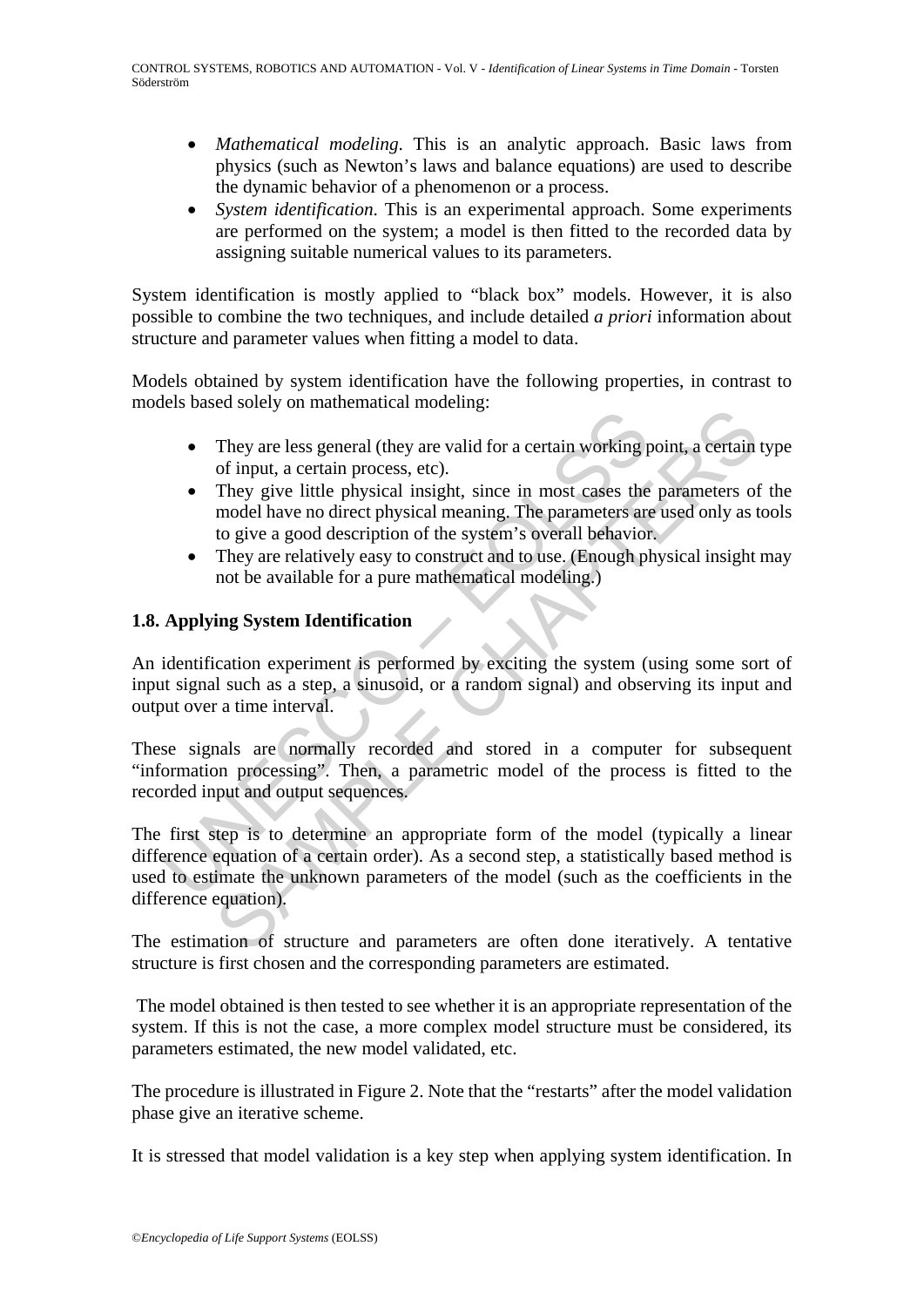this paper, we focus on parameter estimation methods, while model validation is treated elsewhere.



Figure 2: Schematic flowchart of system identification

# **2. The Setup**

# **2.3. Some Basic Concepts**

This section introduces some basic concepts that are valuable when describing and analyzing identification methods. The importance of these concepts will be demonstrated later by some simple examples.

The result of an identification experiment will be influenced by (at least) the following four factors, which will be discussed further in what follows.

• *The system S*. The physical reality that provides the experimental data will generally be referred to as the *process*. In order to perform a theoretical analysis of an identification, it is necessary to introduce assumptions on the data. The word *system* will be used in such cases, to denote a mathematical description of the process. In practice, where real data are used, the system is unknown and can even be an idealization. For simulated data, however, it is not only known but also used directly for the data generation in the computer.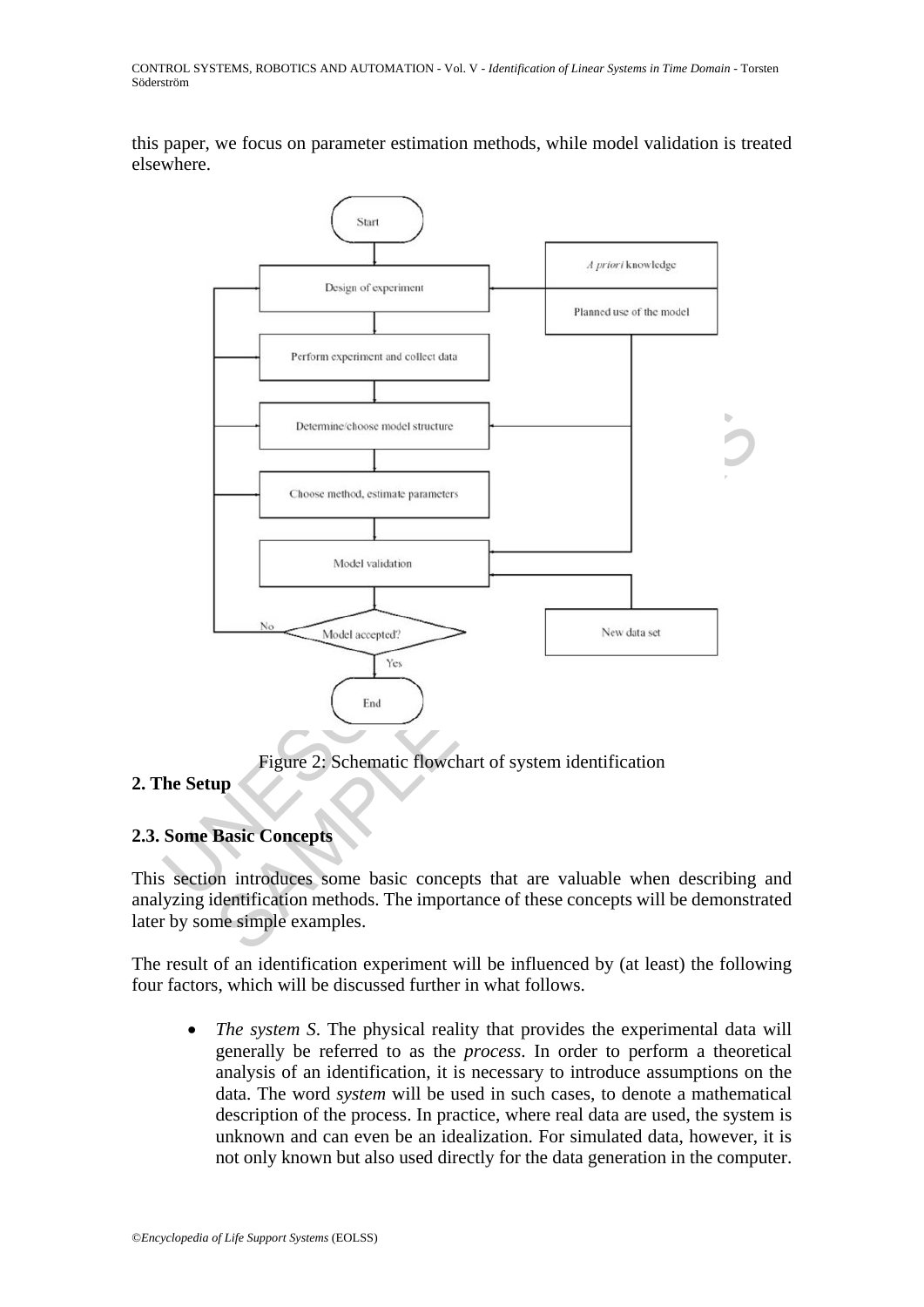The way 'system' is used here, is fairly standard within the literature on system identification. In some other contexts, it might fit better to label the idealized mathematical description as 'process model' or 'system model'. Then, of course the term 'true system' would just mean the 'system model with the true parameter vector'.

Note that to *apply* identification techniques it is *not* necessary to know the system. The system concept is used here only for investigating how different identification methods behave under various circumstances. For that purpose, the concept of a "system" will be most useful.

- characteristic properties of a system. Impulse response diagrams (Bode plots) are other examples of nonparametric cases, however, it is relevant to deal with *parametric mode* characterized by a parameter vector, which wi shape continuous to the sum control manner control and the same conceptions. The cases, however, it is relevant to deal with *parametric models*. In pracases, however, it is relevant to deal with *parametric models*. Such • *The model structure M*. Sometimes nonparametric models are applied. Such models are described by curves, functions or tables. A step response is a simple example. It is a curve that carries some information about the characteristic properties of a system. Impulse responses and frequency diagrams (Bode plots) are other examples of nonparametric models. In many cases, however, it is relevant to deal with *parametric models*. Such models are characterized by a parameter vector, which will be denoted by  $\theta$ . The corresponding model will be denoted  $M(\theta)$ . When  $\theta$  is varied over some set of feasible values, one obtains a model set (a set of models), or a model structure *M*.
	- *The identification method I*. A large variety of identification methods have been proposed in the literature. Some important ones will be discussed later. It is worth mentioning here that several proposed methods could and should be regarded as versions of the same basic approach, tied to different model structures, even if they were originally introduced and are known under different names.
	- *The experimental condition X*. In general terms, *X* is a description of how the identification experiment is carried out. This includes the selection and generation of the input signal, possible feedback loops in the process, the sampling interval, prefiltering of the data prior to estimation of the parameters, etc.

Of the four concepts, *S*, *M*, *I*, *X*, the system *S* must be regarded as fixed. It is "given" in the sense that its properties cannot be changed by the user. The experimental condition *X* is determined when the data are collected from the process. It can often be influenced to some degree by the user.

However, there may be restrictions - such as safety considerations or requirements of "nearly normal" operations - that prevent a free choice of the experimental condition *X*. Once the data are collected, the user can still choose the identification method *I* and the model structure *M*. Several choices of *I* and *M* can be tried on the same set of data until a satisfactory result is obtained.

# **2.4. Identifiability**

The concept of identifiability can be introduced in a number of ways, but the following is convenient for the present purposes.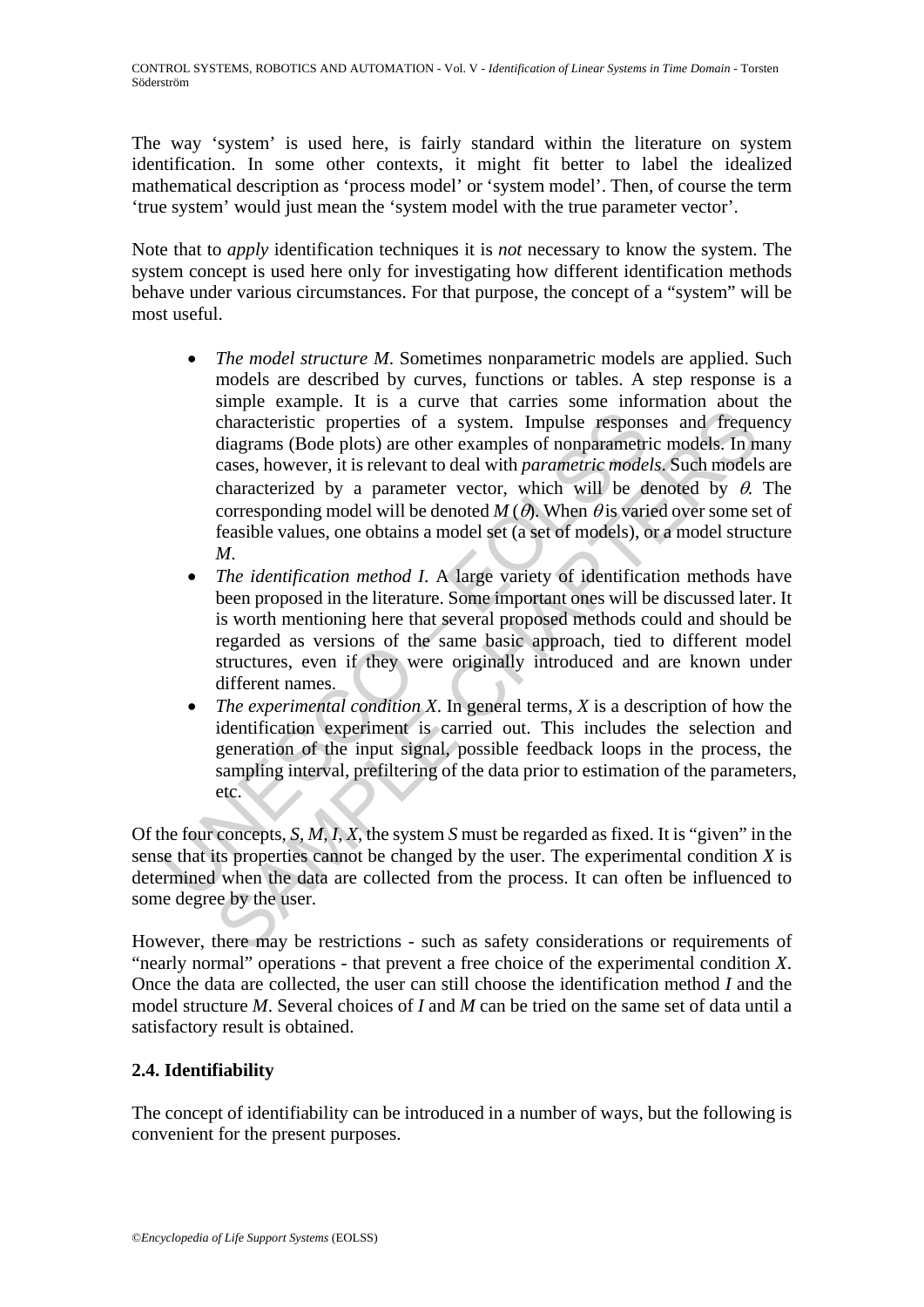When an identification method *I* is applied to a parametric model structure *M*, the resulting estimate is denoted by  $\hat{\theta}(N; S, M, I, X)$ . Clearly, the estimate will depend not only on *I* and *M* but also on the number of data points *N*, the true system *S* and the experimental condition *X*.

To describe what we want to identify, assume that the true system *S* is linear, discrete time and can be described as

 $y(t) = G<sub>s</sub>(q<sup>-1</sup>)u(t) + H<sub>s</sub>(q<sup>-1</sup>)e<sub>s</sub>(t)$  $(t)e_s^T(t') = \Lambda_s \delta_{t,t}.$  $E e_s(t) e_s^T(t') = \Lambda_s \delta_{t,t}$  $= \Lambda_s \delta_{t,t}.$  (1)

Then, the set of "desirable filters",  $D_T(S, M)$  can be formally defined as

$$
D_T(S,M) = \{ \theta \mid G(q^{-1}; \theta) \equiv G_s(q^{-1}), \quad H(q^{-1}; \theta) \equiv H_s(q^{-1}), \Lambda(\theta) \equiv \Lambda_s \}.
$$
 (2)

This set thus describes precisely those parameter vectors that give a perfect description of the process. Three cases may occur:

- 1.  $D_T(S, M)$  is empty. Then, the model parameterization is too simple to describe the system. This is called *underparameterization*. (It is, of course, the most likely outcome in practice.)
- 2.  $D_T(S, M)$  has precisely one point, say  $\theta_0$ . This is the best possible case. We can call θ*o* the true *parameter vector*.
- (S, M) = { $\theta$  |  $G(q^{-1}; \theta) \equiv G_s(q^{-1})$ ,  $H(q^{-1}; \theta) \equiv H_s(q^{-1})$ ,  $A(\theta) \equiv A_s$ <br>set thus describes precisely those parameter vectors that give a pe<br>process. Three cases may occur:<br>1.  $D_T(S, M)$  is empty. Then, the model parameterizatio et of destrable filters ,  $D_T(s, M)$  can be formally defined as<br>  $= \{\theta | G(q^{-1}; \theta) = G_s(q^{-1}), H(q^{-1}; \theta) = H_s(q^{-1}), \Lambda(\theta) = \Lambda_s \}$ . (2)<br>
is describes precisely those parameter vectors that give a perfect descriptic<br>
Three cases may occur:<br> 3.  $D_T(S, M)$  consists of more than one point. This is called *overparametrization*. This situation occurs if a too high model order is chosen (leading to pole zero cancellations) or if too many free parameters are entered in a state space model.

Now assume that the set  $D_T(S, M)$  is non-empty. We then say that the system *S* is *system identifiable* under *M*, *I* and *X*, abbreviated SI(*M*, *I*, *X* ), if

$$
\hat{\theta}(N; S, M, I, X) \to D_T(S, M) \quad \text{as } N \to \infty
$$
 (3)

(with probability one). If  $D_T$  (*S*, *M*) contains more than one point then the shortest distance between the estimate  $\hat{\theta}$  and the set  $D_T(S, M)$  of all parameter vectors describing  $G(q^{-1})$  and  $H(q^{-1})$  exactly, tends to zero as the number of data points tends to infinity.

We say that the system *S* is *parameter identifiable* under *M*, *I* and *X*, abbreviated PI(*M*, *I*, *X*), if it is  $SI(M, I, X)$  and  $D_T(S, M)$  consists of exactly one point. This is the ideal case. If the system is  $PI(M, I, X)$  then the parameter estimate  $\hat{\theta}$  will be unique for large values of *N* and also consistent (i.e.  $\hat{\theta}$  converges to the true value, as given by the definition of  $D_T(S, M)$ ).

Here the concept of identifiability has been separated into two parts. Firstly, the convergence of the parameter estimate  $\hat{\theta}$  to the set  $D_T(S, M)$  (i.e. system identifiability)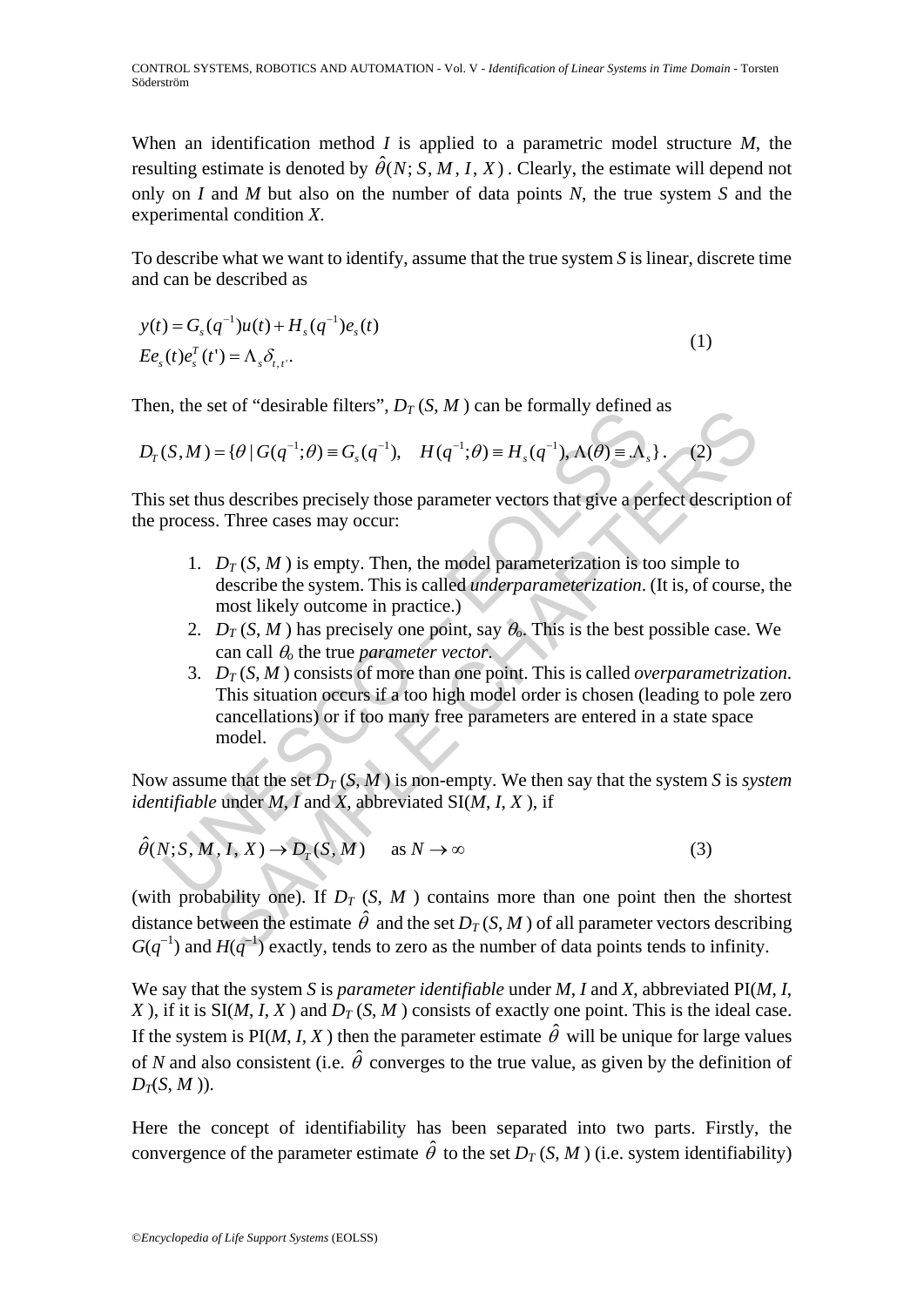is a property that basically depends on the identification method *I* and the experimental condition *X*. Secondly, the role of the model structure *M* lies in the set  $D_T(S, M)$ .

Other treatments of identifiability consider basically the properties of the set  $D_T(S, M)$ , which ideally should have just one point, corresponding to the true parameter vector. Such an approach may be useful in the deterministic case. It would then describe the possibility to recover the true system properties uniquely from the input-output data, without specifying any particular identification method.

- -
- -
- TO ACCESS ALL THE **30 PAGES** OF THIS CHAPTER, Click here

#### **Bibliography**

**TO ACCESS ALL THE 30 PAGES OF THIS CHA**<br> **Click here**<br> **Click here**<br> **Click here**<br> **Click here**<br> **Click here**<br> **Click here**<br> **Click here**<br> **Click here**<br> **Click here**<br> **Click here**<br> **Click here**<br> **Click here**<br> **Click here FORMALL THE 30 PAGES OF THIS CHAPTER,**<br> **Click here**<br> **Click here**<br> **Click here**<br> **Click here**<br> **SAMPLE CHAPTER**,<br> **Click here**<br> **SAMPLE CONTON CONTABY**<br> **CONTEX AND ADMEDIFY**<br> **CONTABY**<br> **CONTABY**<br> **CONTABY**<br> **CONTABY**<br> Grewal M. S. and Glover K. (1976). Identifiability of Linear And Nonlinear Dynamical Systems. *IEEE Transactions on Automatic Control*, **21**, 833-837. [An alternative treatment of identifiability can be found here.]

Ljung L. (1999). *System Identification* - *Theory for the User*, 2nd edition, 609 pp. Upper Saddle River, NJ: Prentice Hall. [An alternative text that gives more emphasis on the theoretical foundation. There are several more general books on system identification, see the above two books for some examples.]

Pintelon R. and Schoukens J. (2001). *System Identification*. *A Frequency Domain Approach*, 605 pp. New York, NY: IEEE. [A profound treatment of various aspects on frequency domain identification is given here.]

Söderström T and Stoica P, (1989). *System Identification*, 612 pp. Hemel Hempstead, UK: Prentice Hall International. (A paperback edition was published in 1994). [The paper is primarily based on this book.]

Van den Hof P. (1997). Closed-Loop Issues In System Identification, *Proc*. 11*th IFAC Symposium on System Identification*, Kitakyushu, Japan, July 8-11, 1997. [Gives an overview and many results on closed-loop identification and their role as a basis for control design.]

van Overschee P. and De Moor B. (1996). *Subspace Identification for Linear Systems* - *Theory*, *Implementation*, *Applications*, 254 pp. Dordrecht, The Netherlands: Kluwer Academic Publishers. [Further reading in the area of subspace system identification should include this book.]

Viberg M. (1995). Subspace-Based Methods for the Identification Of Linear Time-Invariant Systems, *Automatica*, **31**, (12), 1835-1851, December 1995.

#### **Biographical Sketch**

**Torsten Söderström** was born in Malmö, Sweden, in 1945. He received the MSc degree (`civilingenjör') in engineering physics in 1969 and the PhD degree in automatic control in 1973, both from Lund Institute of Technology, Lund, Sweden. He is a Fellow of IEEE.

In the period 1967-1974 he held various teaching positions at the Lund Institute of Technology. Since 1974, he has been at Department of Systems and Control, Uppsala University, Uppsala, Sweden, where he is a professor of automatic control.

Dr Söderström is the author or coauthor of more than 200 technical papers. His main research interests are in the fields of system identification, signal processing, and adaptive systems. He is the (co)author